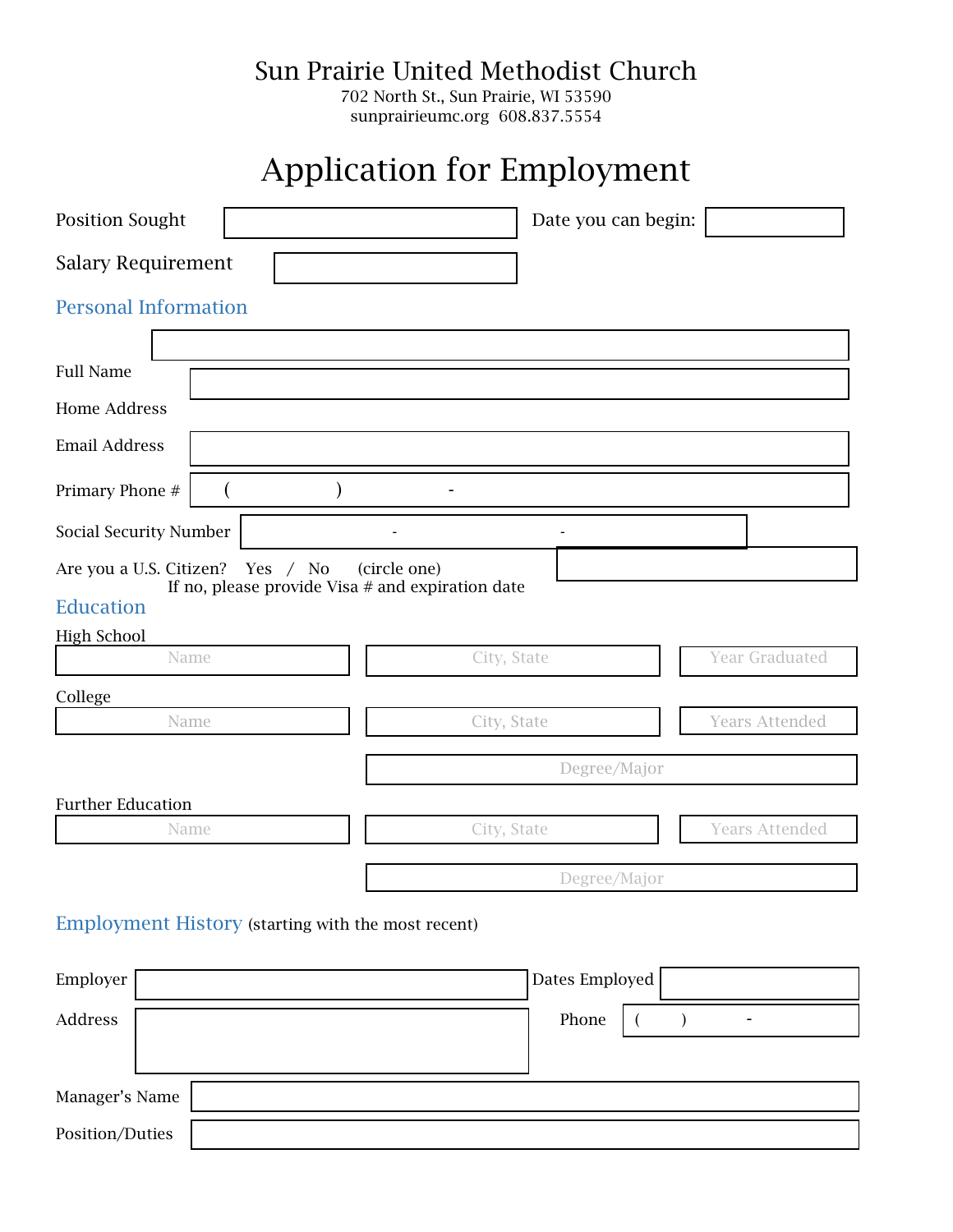| Reason for Leaving                                                                  |                    |  |  |  |
|-------------------------------------------------------------------------------------|--------------------|--|--|--|
| $\overline{2}$                                                                      |                    |  |  |  |
| Employer                                                                            | Dates Employed     |  |  |  |
| Address                                                                             | Phone              |  |  |  |
|                                                                                     |                    |  |  |  |
| Manager's Name                                                                      |                    |  |  |  |
| Position/Duties                                                                     |                    |  |  |  |
| Reason for Leaving                                                                  |                    |  |  |  |
| 3<br>Employer                                                                       | Dates Employed     |  |  |  |
|                                                                                     |                    |  |  |  |
| Address                                                                             | Phone<br>$\lambda$ |  |  |  |
|                                                                                     |                    |  |  |  |
| Manager's Name                                                                      |                    |  |  |  |
| Position/Duties                                                                     |                    |  |  |  |
| Reason for Leaving                                                                  |                    |  |  |  |
|                                                                                     |                    |  |  |  |
| <b>References</b>                                                                   |                    |  |  |  |
| 1<br>Name                                                                           |                    |  |  |  |
|                                                                                     |                    |  |  |  |
| Relationship to you                                                                 |                    |  |  |  |
| How should we contact this person?<br>cell phone<br>work phone<br>(circle)<br>email |                    |  |  |  |
| Please provide preferred phone # and/or email address                               |                    |  |  |  |
| $\overline{2}$                                                                      |                    |  |  |  |
| $\rm Name$                                                                          |                    |  |  |  |
| Relationship to you                                                                 |                    |  |  |  |
| cell phone<br>work phone<br>How should we contact this person?                      | (circle)<br>email  |  |  |  |
| Please provide preferred phone # and/or email address                               |                    |  |  |  |
| 3                                                                                   |                    |  |  |  |
| Name                                                                                |                    |  |  |  |
| Relationship to you                                                                 |                    |  |  |  |
| How should we contact this person?<br>cell phone<br>work phone                      | (circle)<br>email  |  |  |  |